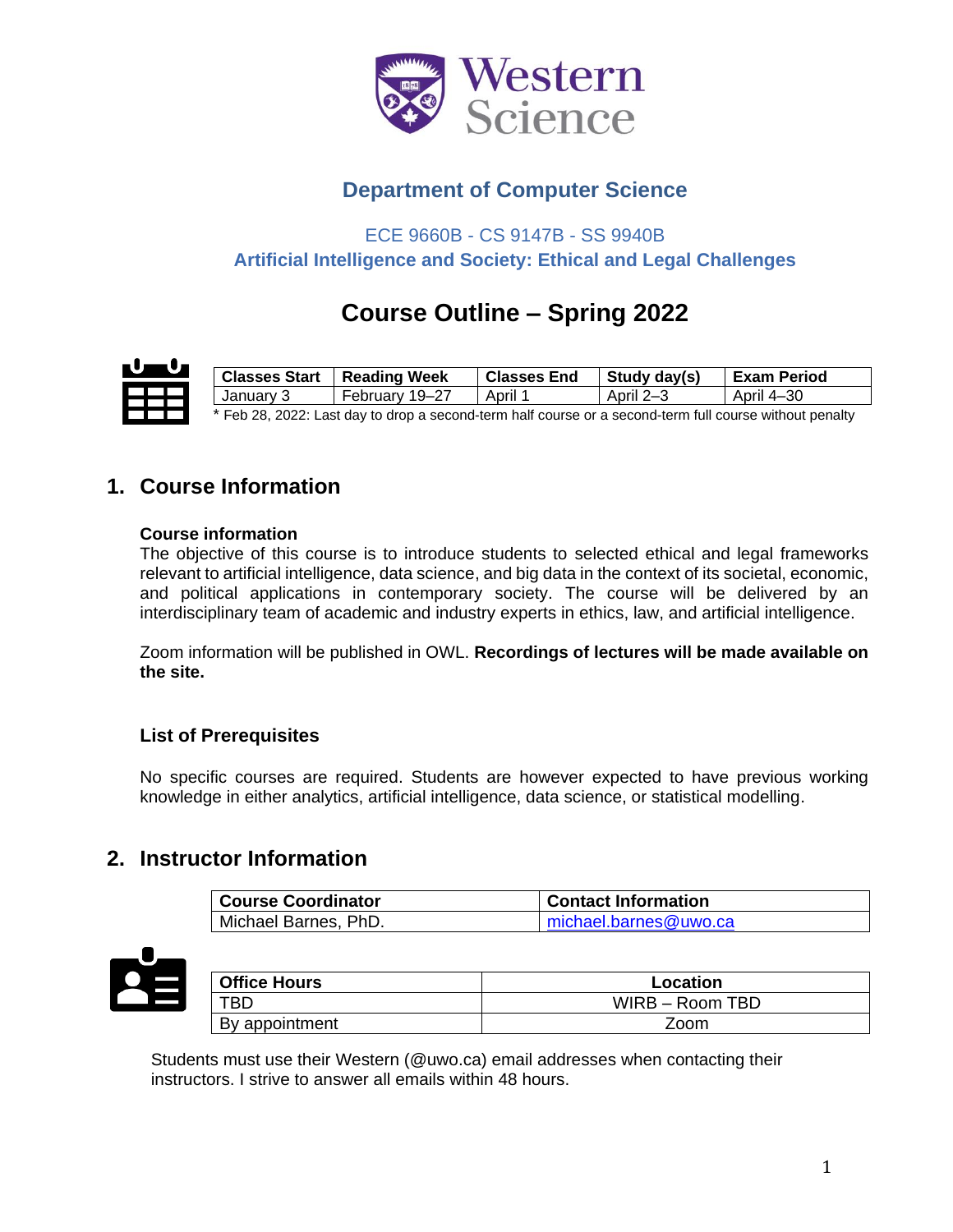# **3. Course Syllabus, Schedule, and Delivery Mode**

The topics covered in this module will include:

- Introduction to ethics: basic concepts, definitions and key works
- Ethics of artificial intelligence: key issues
- Introduction to data privacy and data protection regulations
- Emerging legislative and soft law initiatives concerning AI
- Case studies incorporating the above topics

| Type    | <b>Mode</b>                                       | <b>Dates</b> | Time                            | <b>Frequency</b> |
|---------|---------------------------------------------------|--------------|---------------------------------|------------------|
| Seminar | Zoom, in Jan<br>In Person,<br>Feb-Apr (MC<br>320) | Mondays      | 2-hours; times<br>4:30pm-6:30pm | weekly           |

 $\boxtimes$  A recording will be provided for synchronous sessions

#### **Contingency plan for an in-person class pivoting to 100% online learning**

In the event of a COVID-19 resurgence during the course that necessitates the course delivery moving away from face-to-face interaction, all remaining course content will be delivered entirely online, either synchronously (i.e., at the times indicated in the timetable) or asynchronously (e.g., posted on OWL for students to view at their convenience). The grading scheme will **not** change. Any remaining assessments will also be conducted online as determined by the course instructor.

### **Learning Outcomes**

By the end of this course students should be able to:

- 1. Explain the meaning and purpose of an ethical theory in the context of Artificial Intelligence.
- 2. Make use of ethical theory to develop a rigorous, multifaceted understanding of ethical issues in the context of the impacts of Artificial Intelligence.
- 3. Describe selected national and transnational legal frameworks and codes governing artificial intelligence and its applications.
- 4. Identify consequences following from the implementation of legal frameworks regarding applications of artificial intelligence in organizations.
- 5. Explain the workings, usefulness and limitations of current technical solutions to fairness, accountability, transparency, and security problems arising in the application of Artificial Intelligence.
- 6. Develop solutions to specific ethical conflicts arising from the application of Artificial Intelligence.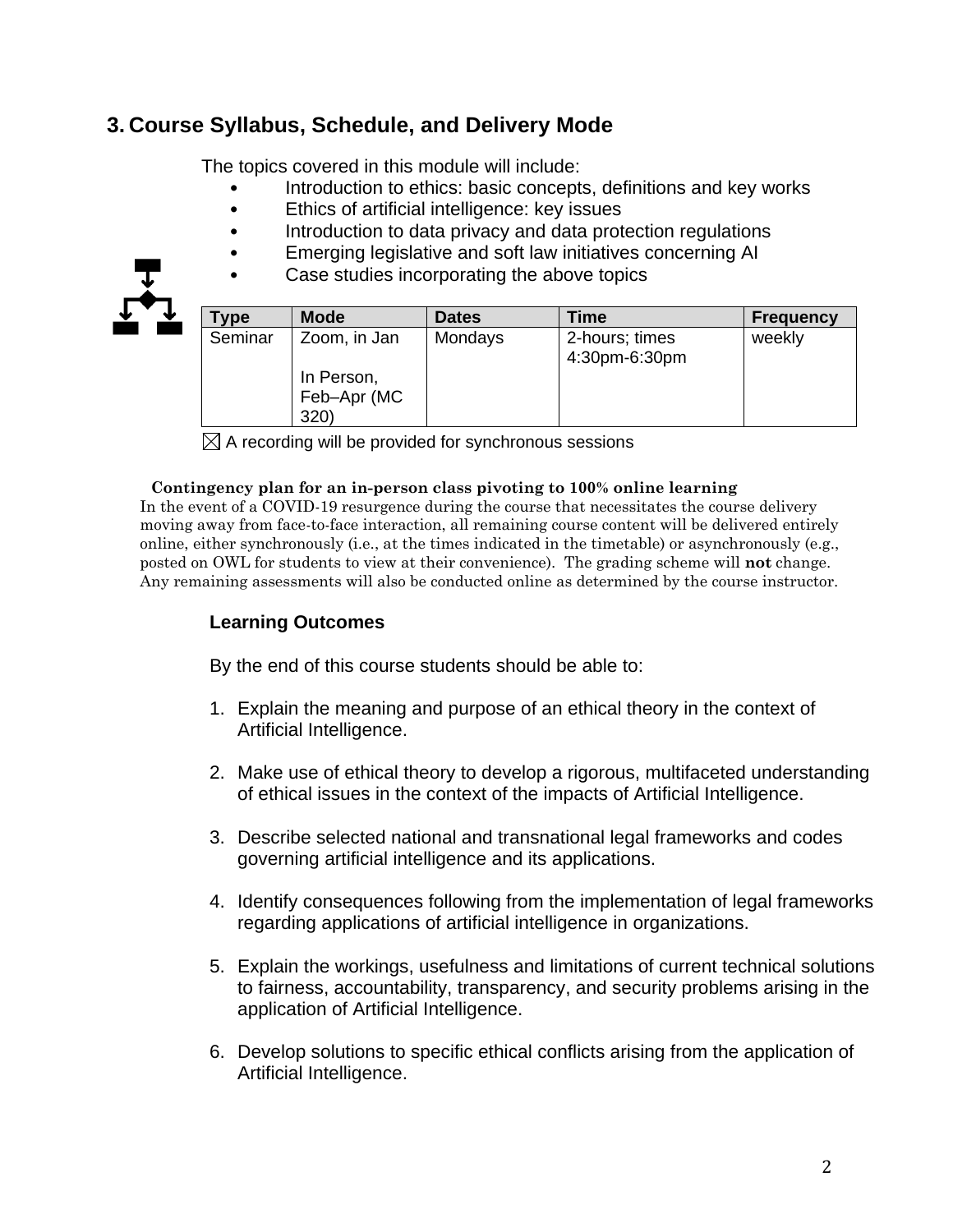### **Table of Contents and Schedule (tentative; subject to change)**

|              | <b>Week</b>         | <b>Dates</b>  | <b>Topics</b>                                                                                                                                   |  |
|--------------|---------------------|---------------|-------------------------------------------------------------------------------------------------------------------------------------------------|--|
|              | 1                   | Jan 3         | How to think like an ethicist: introduction to critical thinking<br>and ethical reasoning; why we shouldn't be ethical<br>relativists. (Barnes) |  |
|              | $\overline{2}$      | <b>Jan 10</b> | Selected ethical theories: consequentialism and Kantian<br>ethics; introduction to philosophical approaches to law<br>and regulation. (Barnes)  |  |
|              | 3                   | Jan 17        | Ethical issues in AI: privacy, transparency, explainability.<br>(Barnes)                                                                        |  |
| $\mathbf{v}$ | 4                   | Jan 24        | Ethical issues in AI: fairness, bias and regulation of AI<br>technologies. (Barnes)                                                             |  |
|              | 5                   | <b>Jan 31</b> | Introduction to Law and AI: application of general<br>principles and emerging regulatory initiatives. (Martin<br>Petrin, Western Law)           |  |
|              | 6                   | Feb 7         | protection and privacy:<br>(I).<br>Data<br>legal<br>aspects<br>(Aleksander Essex, UWO)                                                          |  |
|              | <b>READING WEEK</b> |               |                                                                                                                                                 |  |
|              | $\overline{7}$      | Feb 14        | Data protection and privacy: legal aspects (II). (Salah<br>Sharieh, Head of RBC's Technology Transformation<br>Office                           |  |
|              | 8                   | Feb 28        | Guest lecture by Tim Leonard (Spotify)                                                                                                          |  |
|              | 9                   | Mar 7         | Case study 1 (Cristian Bravo Roman, UWO)                                                                                                        |  |
|              | 10                  | Mar 14        | Guest lecture by Matt Ross (Scribd)                                                                                                             |  |
|              | 11                  | <b>Mar 21</b> | Case study 2 (Lucille D'Souza, V.P. & Associate General<br>Counsel, Innovation & Operations, RBC)                                               |  |
|              | 12                  | Mar 28        | Class wrap-up and review (Barnes / Petrin)                                                                                                      |  |

### **(Online) Participation and Engagement**



 $\boxtimes$  Students are expected to participate and engage with content as much as possible

 $\boxtimes$  Instructors will specify the expected modes and form of participation, including participation during lectures, online discussion forum, or otherwise.

# **4. Course Materials**

**Core**

Course materials or links to them will be provided on OWL



#### **Additional Reading**

Instructors may assign additional reading; a reading list will be available on OWL

Students are responsible for checking the course OWL site (http://owl.uwo.ca) on a regular basis for news and updates. This is the primary method by which information will be disseminated to all students in the class.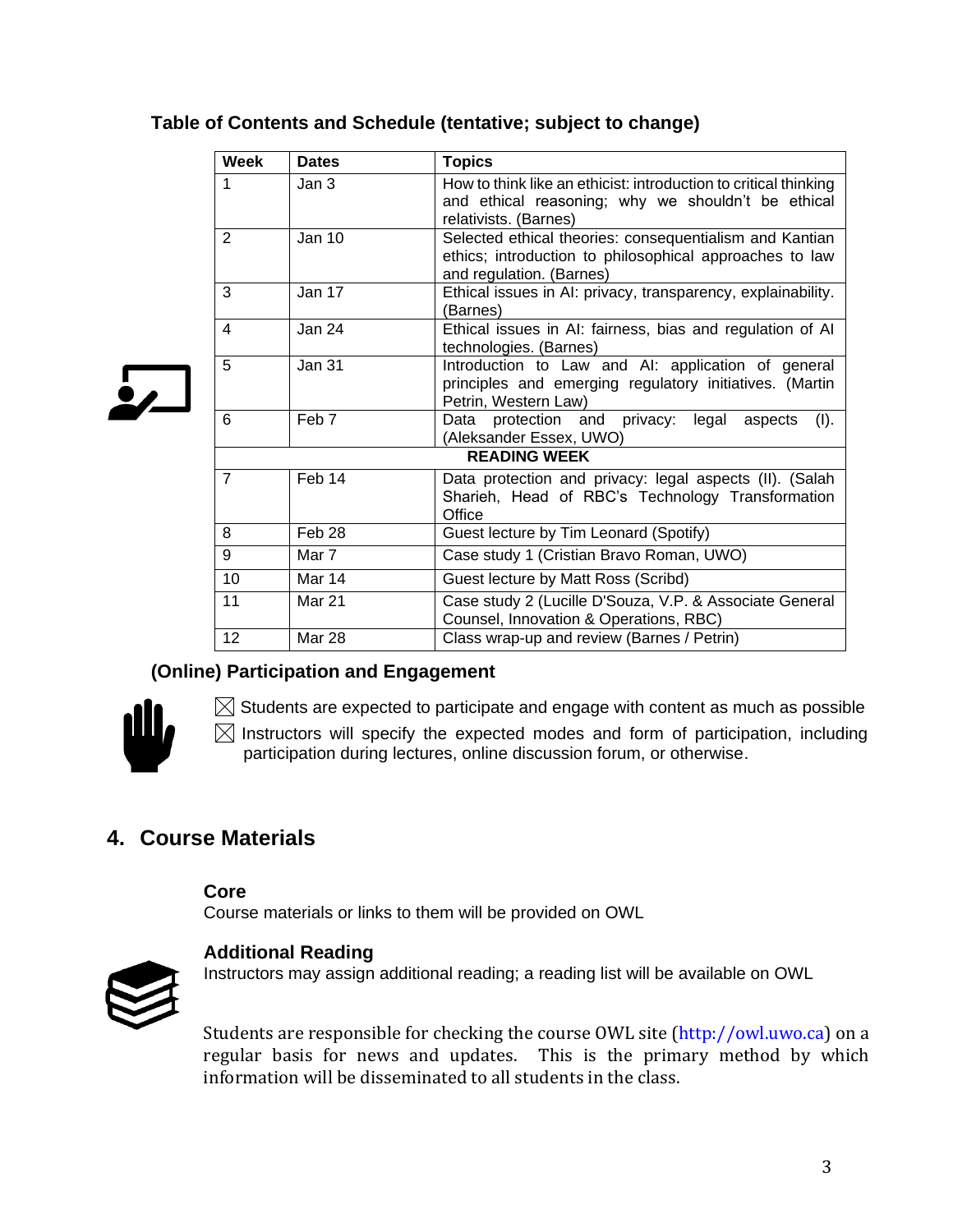# **5. Methods of Evaluation**

Reading responses: 20% (Weeks 1-4 only)

Group presentations on case studies: 40%

Take-home exam: 40%

- Reading responses will consist of short (about one-page) responses to the readings, consisting of a quick summary and/or a discussion of aspects of the reading that you agree with, aspects you disagree with, and any issues that you think will require additional clarification. These responses won't be graded individually but in order to receive full marks, you'll have to complete them all satisfactorily.
- The group presentations will be oral presentations (recorded or live, as determined by the instructors) on one of the case studies covered in the course.
- The take-home exam will be a 24-hour take home exam with essay and/or problem questions (word limit: 2,000 words, including footnotes)
- *All assignments* must be completed in order to pass the course.

Click [here](https://www.westerncalendar.uwo.ca/PolicyPages.cfm?Command=showCategory&PolicyCategoryID=5&SelectedCalendar=Live&ArchiveID=#SubHeading_73) for a detailed and comprehensive set of policies and regulations concerning examinations and grading.

### **Accommodated Evaluations**

- Late assessments without illness self-reports will be subject to a late penalty discount of 10%/day (this means if your coursework gets an 80%, and you submit one day late, your final mark will be  $80\%$  -  $10\%$  = 70%). The day late starts at the 00:00 of the day after the deadline posted above.
- Late assessments with illness self-reports should be submitted within 24 hours of submission of the last illness self-report.
- An assessment cannot be submitted after it has been returned to the class. A final, summative assessment will be assigned if the assignment is missed.
- If a make-up assessment is missed, the student will receive an INC and complete the task the next time the course is offered.

#### **Rounding of Marks Statement**

We strive to maintain high standards that reflect the effort that both students and faculty put into the teaching and learning experience during this course. All students will be treated equally and evaluated based only on their actual achievement. *Final grades* on this course, irrespective of the number of decimal places used in marking individual assignments and tests, will be calculated to one decimal place and rounded to the nearest integer, e.g., 74.4 becomes 74, and 74.5 becomes 75.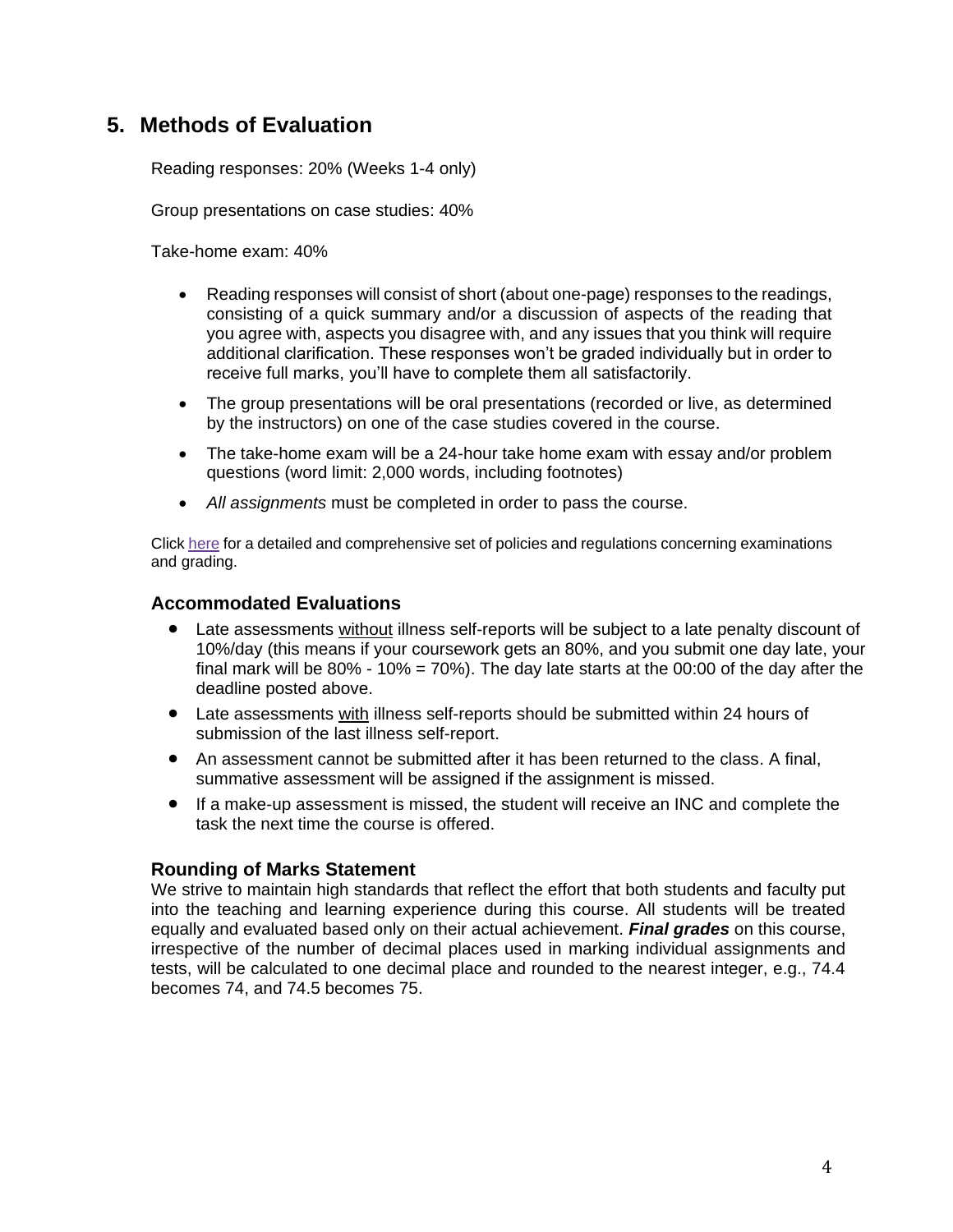### **6. Accommodation and Accessibility**

### **Accommodation Policies**

Students with disabilities work with Accessible Education (formerly SSD) which provides recommendations for accommodation based on medical documentation or psychological and cognitive testing. The Academic Accommodation for Students with Disabilities policy can be found at:

[https://www.uwo.ca/univsec/pdf/academic\\_policies/appeals/Academic](https://www.uwo.ca/univsec/pdf/academic_policies/appeals/Academic%20Accommodation_disabilities.pdf)  Accommodation disabilities.pdf

#### **Academic Consideration for Student Absence**

Students will have up to two (2) opportunities during the regular academic year to use an online portal to self-report an absence during the semester, provided the following conditions are met: the absence is no more than 48 hours in duration, and the assessment for which consideration is being sought is worth 30% or less of the student's final grade. Students are expected to contact their instructors within 24 hours of the end of the period of the selfreported absence, unless noted on the syllabus. Students are not able to use the selfreporting option in the following circumstances:

- for exams scheduled by the Office of the Registrar (e.g., December and April exams)
- absence of a duration greater than 48 hours,
- assessments worth more than 30% of the student's final grade,
- if a student has already used the self-reporting portal twice during the academic year

If the conditions for a Self-Reported Absence are *not* met, students will need to provide a Student Medical Certificate if the absence is medical or provide appropriate documentation if there are compassionate grounds for the absence in question. Students are encouraged to contact their Faculty academic counselling office to obtain more information about the relevant documentation.

Students should also note that individual instructors are not permitted to receive documentation directly from a student, whether in support of an application for consideration on medical grounds, or for other reasons. **All documentation required for absences that are not covered by the Self-Reported Absence Policy must be submitted to the Academic Counselling office of a student's Home Faculty.**

For policy on Academic Consideration for Student Absences - Undergraduate Students in First Entry Programs, see:

[https://www.uwo.ca/univsec/pdf/academic\\_policies/appeals/Academic\\_Consideration\\_for\\_absences.](https://www.uwo.ca/univsec/pdf/academic_policies/appeals/Academic_Consideration_for_absences.pdf) [pdf](https://www.uwo.ca/univsec/pdf/academic_policies/appeals/Academic_Consideration_for_absences.pdf)

and for the Student Medical Certificate (SMC), see: [http://www.uwo.ca/univsec/pdf/academic\\_policies/appeals/medicalform.pdf](http://www.uwo.ca/univsec/pdf/academic_policies/appeals/medicalform.pdf) 

#### **Religious Accommodation**

Students should consult the University's list of recognized religious holidays, and should give reasonable notice in writing, prior to the holiday, to the Instructor and an Academic Counsellor if their course requirements will be affected by a religious observance. Additional information is given in the [Western Multicultural Calendar.](https://multiculturalcalendar.com/ecal/index.php?s=c-univwo)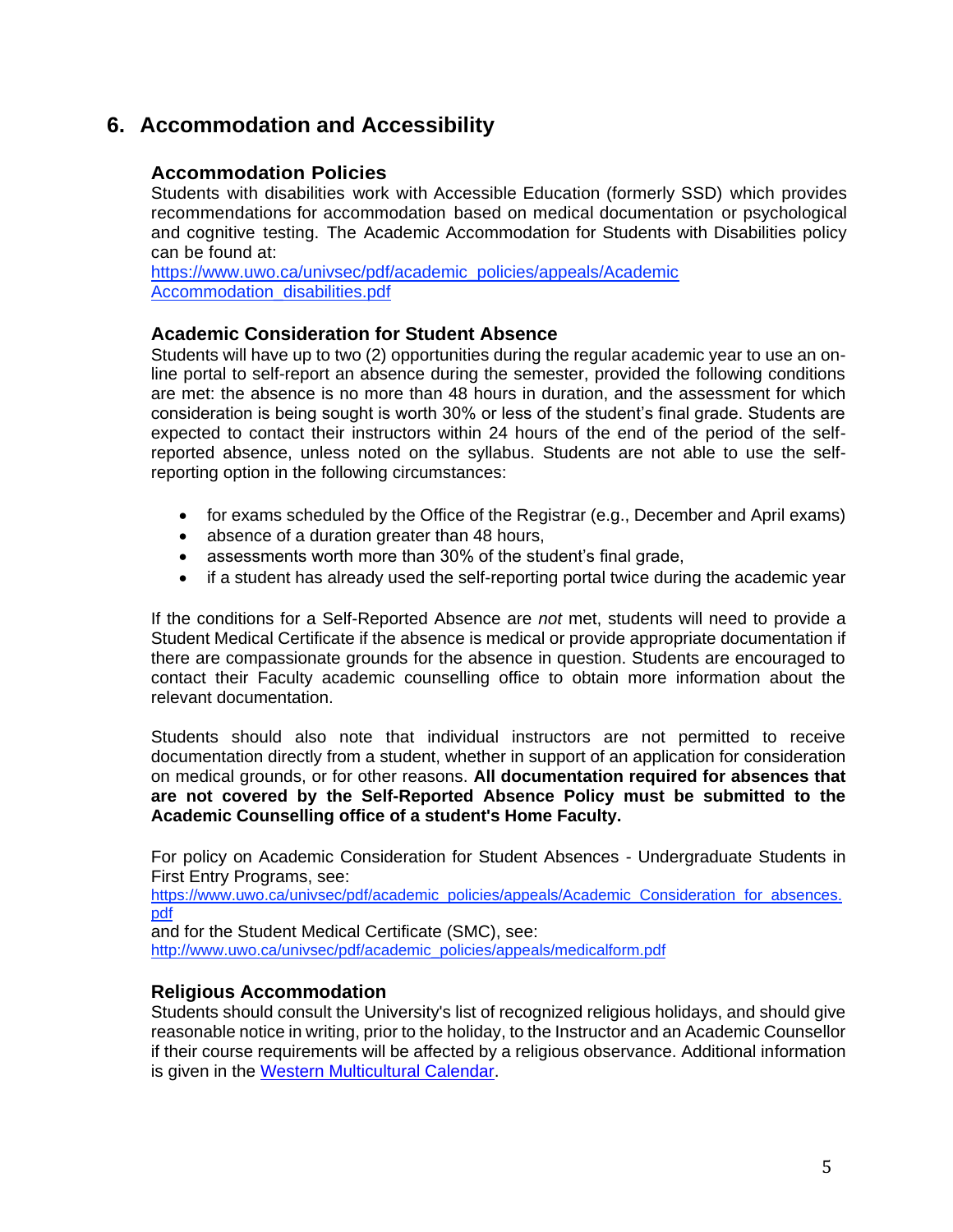## **7. Academic Policies**

The website for Registrarial Services is [http://www.registrar.uwo.ca.](http://www.registrar.uwo.ca/)

In accordance with policy, [http://www.uwo.ca/its/identity/activatenonstudent.html,](http://www.uwo.ca/its/identity/activatenonstudent.html) the centrally administered e-mail account provided to students will be considered the individual's official university e-mail address. It is the responsibility of the account holder to ensure that e-mail received from the University at his/her official university address is attended to in a timely manner.

### **All of the remote learning sessions for this course will be recorded.**

The data captured during these recordings may include your image, voice recordings, chat logs and personal identifiers (name displayed on the screen). The recordings will be used for educational purposes related to this course, including evaluations. The recordings may be disclosed to other individuals participating in the course for their private or group study purposes. Please contact the instructor if you have any concerns related to session recordings.

Participants in this course are not permitted to record the sessions, except where recording is an approved accommodation, or the participant has the prior written permission of the instructor.

**Scholastic offences** are taken seriously and students are directed to read the appropriate policy, specifically, the definition of what constitutes a Scholastic Offence, at the following Web site:

[https://www.uwo.ca/univsec/pdf/academic\\_policies/appeals/scholastic\\_discipline\\_grad.pdf](https://www.uwo.ca/univsec/pdf/academic_policies/appeals/scholastic_discipline_grad.pdf)

All required papers may be subject to submission for textual similarity review to the commercial plagiarism detection software under license to the University for the detection of plagiarism. All papers submitted for such checking will be included as source documents in the reference database for the purpose of detecting plagiarism of papers subsequently submitted to the system. Use of the service is subject to the licensing agreement, currently between The University of Western Ontario and Turnitin.com (http://www.turnitin.com).

Completion of this course will require you to have a reliable internet connection and a device that meets the system and technical requirements for Zoom. Information about the system and technical requirements are available at the following link: <https://support.zoom.us/hc/en-us>

\* Please note that Zoom servers are located outside Canada. If you would prefer to use only your first name or a nickname to login to Zoom, please provide this information to the instructor in advance of the test or examination.